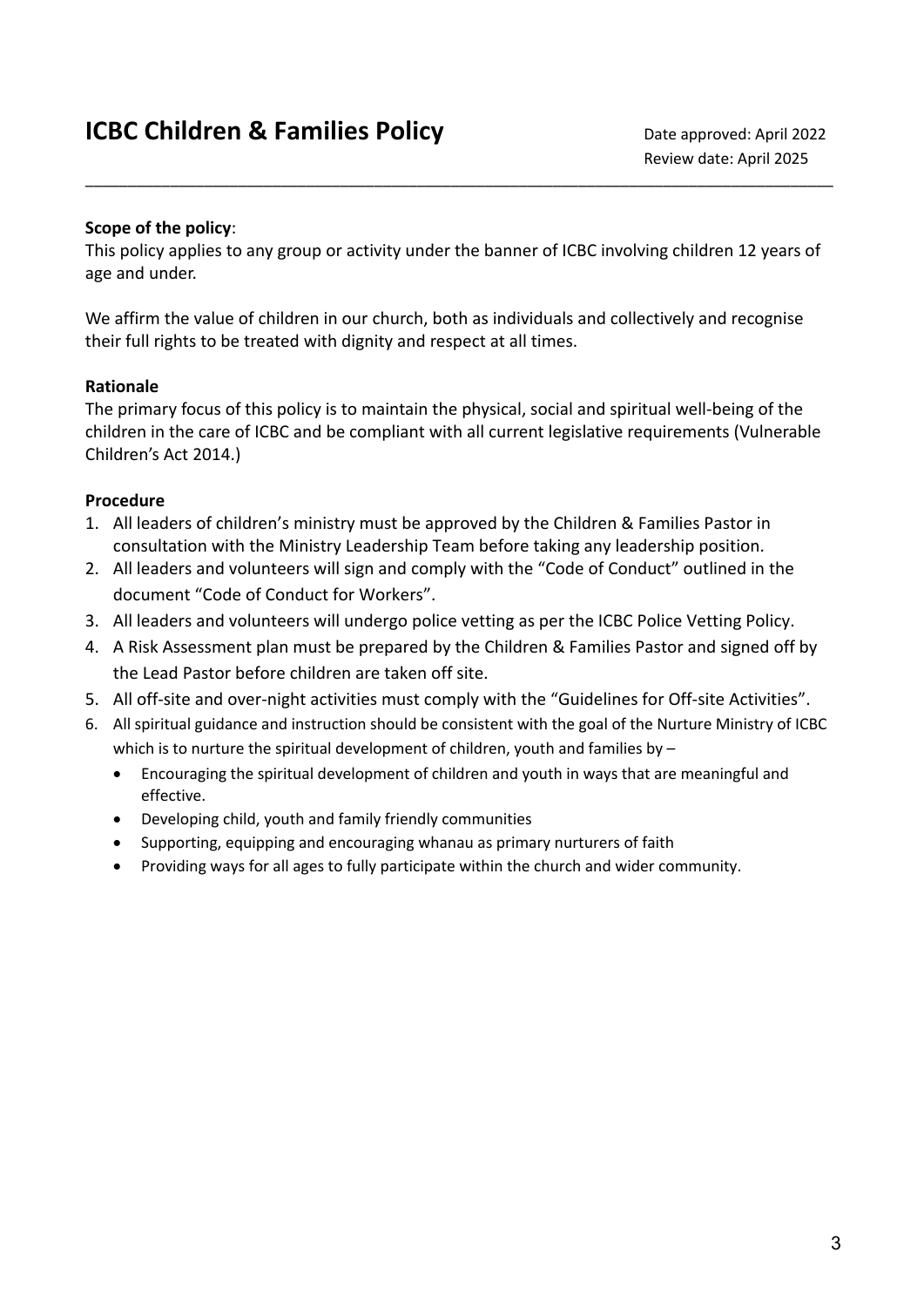

# **CODE OF CONDUCT FOR C&F WORKERS**

- Children attending our Children's ministry programmes will not be subjected to any form of corporal punishment, solitary confinement or immobilisation. Every child will be given positive guidance directed towards promoting appropriate behaviour.
- Adult Visitors: Leaders will find out who they are and why they have come before permitting them to stay. They will be kept in view for the duration of the visit.
- Leaders are to remain aware of the whereabouts of other leaders and avoid being alone with a child.
- Toileting of pre-school children is to only be done by the parent/caregiver. If children in the pre-school programme need assistance with toileting, it should be done with the caregivers' prior approval. The child will be taken to the toilets by a female and all toilet doors are to remain open at all times.
- All Pre-school children are to be signed in when being dropped off to the programme by the caregiver and signed out by the caregiver or a leader when they are picked up, unless prior arrangement is made. If the programme finishes while church is still going or a parent has not collected their child by 11.30am, a leader will deliver the child/ren, directly to their parents. All children in the nursery are to be marked on the role on arrival and if they are left during the service, their caregiver/parent must initial when picking them up again.
- Primary age children are marked off on the roll by a leader on arrival and are not to be removed during the programme by anyone other than their parent/caregiver unless prior arrangement is made.
- No one should ever touch the area of the body normally covered by swimming togs except a medical practitioner doing a medical examination or when young children need assistance with bathing or toileting.
- Have respect for the child/ren's personal space. Do not take it for granted that it is acceptable for an adult to touch a child without permission. This particularly applies to adult initiated hugs.
- When doing home visits to a child, ensure that another adult is present or close by.
- Parents & caregivers are encouraged to visit freely and be involved in sessions as often as they like. If they have any concerns they are encouraged to make these known to the Children & Families Pastor who will ensure the matter is investigated and acted on however is deemed appropriate.
- Except in emergencies or planned events, children will not be taken out of the church grounds, without caregiver's prior knowledge and consent.

#### **FOR ANY ACTIVITY OFF SITE**:

- A Risk Assessment plan must be prepared by the Children & Families Pastor and signed off by the Lead Pastor before children are taken off site.
- Ensure that the ICBC Code of Conduct is adhered to.
- Ensure that there is a sufficient ratio of leaders to children on outings and camps.
- Ensure that you are never alone with a child in their bathroom, bedroom or bunkroom.
- Children of the opposite sex should not share a bedroom after the age of five.
- Do not permit children to get into bed with leaders or with one another.
- Do not permit anyone to be outside the bedroom or bathroom in underwear
- All camp visitors must report to the Camp or Programme Director immediately on arrival.
- Visitors should be informed of camp rules.